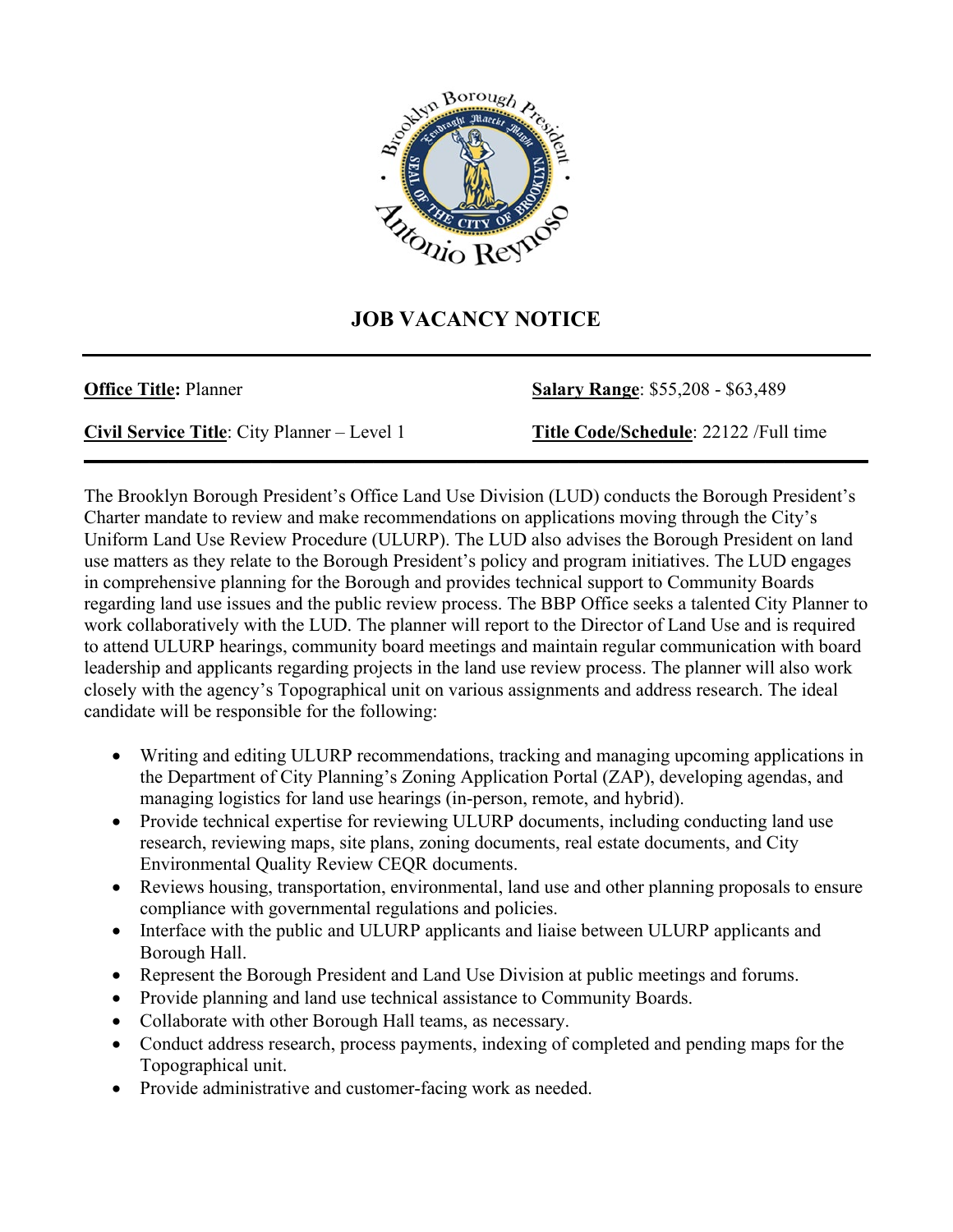• Must be flexible to work nights and/or weekends, as necessary.

## **Minimum Qualifications Requirements**

- 1. A baccalaureate degree from an accredited college and two years of satisfactory full-time experience in city planning; or
- 2. A satisfactory combination of education and/or experience that is equivalent to **"1"** above. Graduate education in city planning, urban planning, urban design, architecture, landscape architecture, transportation engineering, public administration, economic development, or related fields may be substituted for up to two years of experience, based on 30 graduate semester credits from an accredited college for one year of experience. However, all candidates must have a baccalaureate degree.

## **Preferred Skills**

- Thorough knowledge of New York City government, development, and housing issues, land use planning, policy, zoning; and the Uniform Land Use Review Procedure.
- Excellent project management skills and ability to meet deadlines.
- Strong written, verbal, research, and presentation skills.
- Experience with community-based planning and neighborhood development issues, Community Boards, civic associations, and neighborhood groups.
- Ability to work independently, take initiative, and collaborate effectively with others.
- Experience with GIS, Adobe Creative Suite, and Microsoft Office applications, including Excel and PowerPoint.

**To apply:** Submit a resume, cover letter, and the contact information for three professional references to [BKBPHR@brooklynbp.nyc.gov](mailto:HR@brooklynbp.nyc.gov) with the subject line "Planner." Submission of an application package does not guarantee that you will receive an interview. Only eligible candidates need apply and those candidates under consideration will be contacted.

NOTE: This position is open to qualified persons with a disability who are eligible for the 55-a Program. Please indicate in your cover letter that you would like to be considered for the position under the 55-a Program.

The City of New York is an inclusive equal opportunity employer committed to recruiting and retaining a diverse workforce and providing a work environment that is free from discrimination and harassment based upon any legally protected status or protected characteristic, including but not limited to an individual's sex, race, color, ethnicity, national origin, age, religion, disability, sexual orientation, veteran status, gender identity, or pregnancy. If you are a qualified individual with a disability or a disabled veteran, you may request a reasonable accommodation if you are unable or limited in your ability to apply for a job because of your disability. You can request reasonable accommodations from the EEO office at **BKBPEEO@brooklynbp.nyc.gov..**